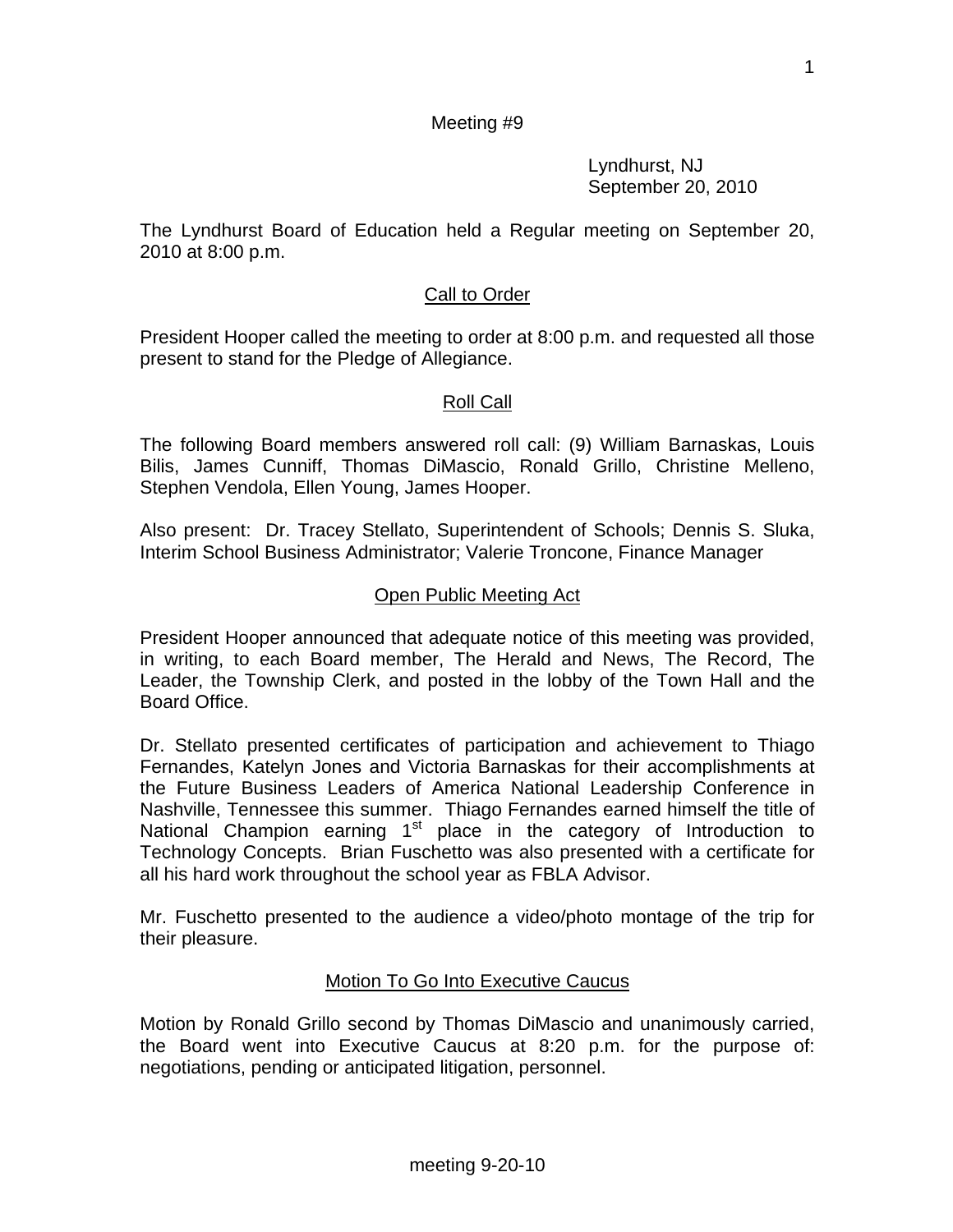## Motion To Open Meeting To Public

Motion by Ronald Grillo second by Thomas DiMascio and unanimously carried, the Board opened the meeting to the public at 9:20 p.m.

Roll Call For: (9) William Barnaskas, Louis Bilis, James Cunniff, Thomas DiMascio, Ronald Grillo, Christine Melleno, Stephen Vendola, Ellen Young, James Hooper.

## Public Hearing on Agenda Items

B. Branco – Dress Code Policy – how it's voted on; phone poll; Don Bosco and uniforms; buttons on shirts.

Cyndi Branco – Dress Code Policy – opt out should be in. Instructors should uphold current dress code. Some students feel punished.

Denise Callahan – Dress Code Policy –help for economically disadvantaged families; Bond issue re: Middle School. History of uniform question; "Opt out with teeth."

Hannah Kate – For uniforms; various reasons

Nicholas Boyackott – Honor the Constitution; against uniforms

Sharleen Spahie – Phone vote; Do uniforms show a safer school environment? Policy takes away her rights in raising her children

Camila Sosa – For uniforms; economics; easier to clean; easier to dress.

Elaine Stella – Uniform policy; phone poll results; Middle School – can't sell Lincoln School – old deed; debt for Middle School. Taxpayers burden.

Deann Wester – For uniforms; we all wear uniforms.

#### Approval of Minutes

Motion by Ronald Grillo second by Thomas DiMascio that the Lyndhurst Board of Education approves the minutes of Meeting #7, June 28, 2010 and Meeting #8, August 16, 2010.

Roll Call For: (8) William Barnaskas, Louis Bilis, Thomas DiMascio, Ronald Grillo, Christine Melleno, Stephen Vendola, Ellen Young, James Hooper. Abstain: (1) James Cunniff.

#### Finance & Negotiations Committee

Any Board member who takes exception to any of the following listed actions under the category of Finance & Negotiations may so indicate now and a separate motion for each of the excepted actions will be entertained.

Motion made by Ellen Young second by Ronald Grillo that the following Finance & Negotiations actions of the Board numbered 1 through 7 exception actions be adopted.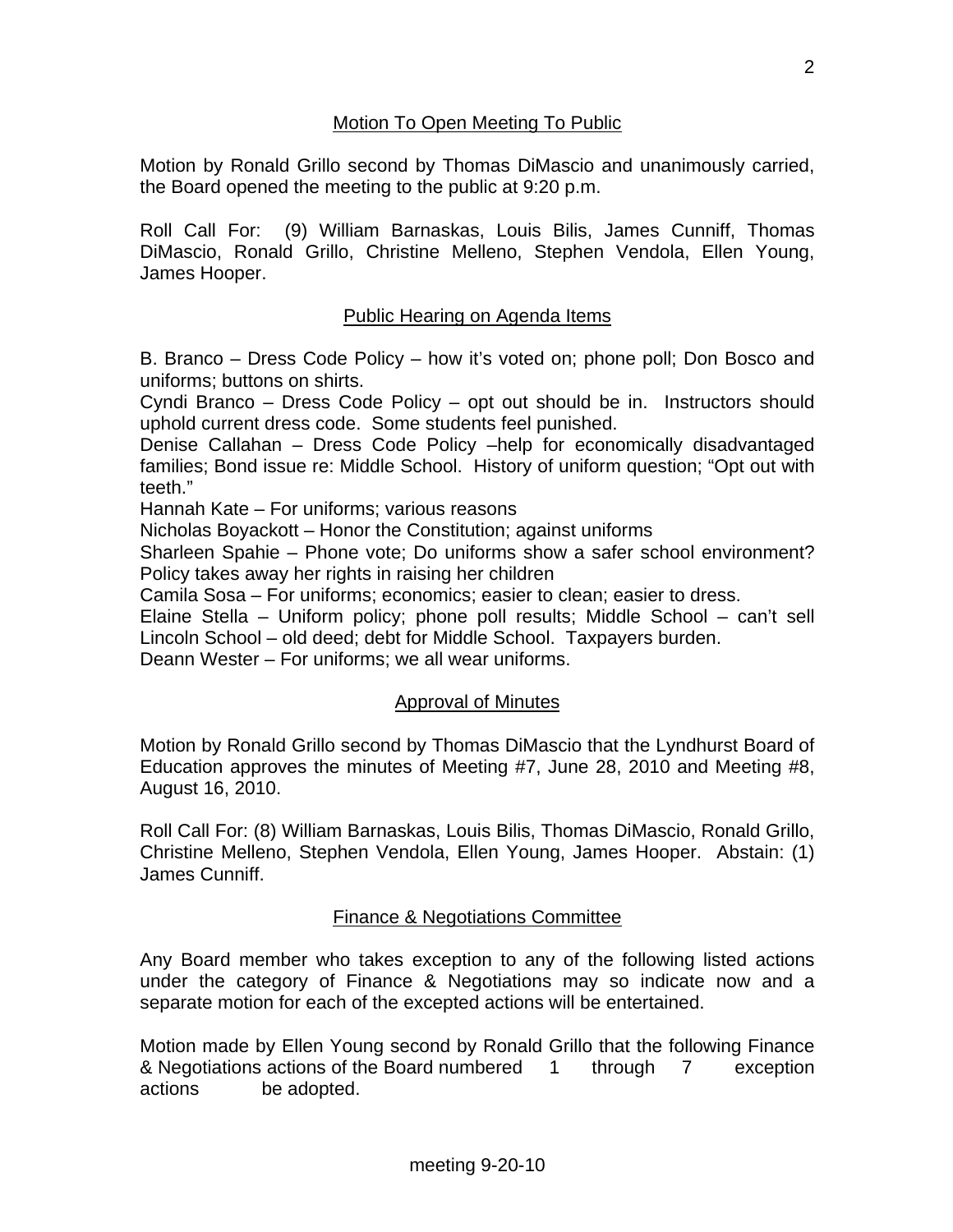Roll Call For: (9) William Barnaskas, Louis Bilis, James Cunniff, Thomas DiMascio, Ronald Grillo, Christine Melleno, Stephen Vendola, Ellen Young, James Hooper.

- 1. BE IT RESOLVED, by the Lyndhurst Board of Education that it has received and accepts the financial reports of the Secretary and Treasurer of School Monies for the month ended August 31, 2010 and certifies that the reports indicate that no major account or fund is overexpended in violation of NJAC 6A:23-2.11(a) and that sufficient funds are available to meet the district's financial obligations for the remainder of the school year. A copy of the certification shall be included in the minutes.
- 2. BE IT RESOLVED, that the payroll for the month ended August 31, 2010 be and the same is hereby approved and ordered paid:

Payroll \$337,509.19

3. BE IT RESOLVED, that the attached list of supplies received and services rendered to the Board of Education of the Township of Lyndhurst, County of Bergen, for the month ended September 20, 2010 be and the same are hereby approved and ordered paid:

| Charter School (Fund 10)<br><b>Current Expense (Fund 11)</b><br>Capital Outlay (Fund 12)<br>Special Revenue (Fund 20) | 5,952.00<br>\$1,621,860.51<br>90,367.00<br>\$<br>44,750.00 |
|-----------------------------------------------------------------------------------------------------------------------|------------------------------------------------------------|
| Total                                                                                                                 | \$1,762,929.51                                             |
| Accounts Payable (Fund 11)<br>Accounts Payable Fund (20)                                                              | 50.00<br>S<br>139,940.05                                   |
| <b>General Ledger</b>                                                                                                 | 63,024.51                                                  |

4. BE IT RESOLVED, that the ACCP/BCCP supplies received and services rendered to the Board of Education of the Township of Lyndhurst, County of Bergen, for the month of August 2010, be and the same are hereby approved and ordered paid:

| Payroll/Payroll Taxes   | $-0-$      |
|-------------------------|------------|
| Supplies/Telephone/Misc | \$ 388.93  |
| <b>Tuition Refunds</b>  | \$9,532.56 |
|                         |            |
| Total                   | \$9,921.49 |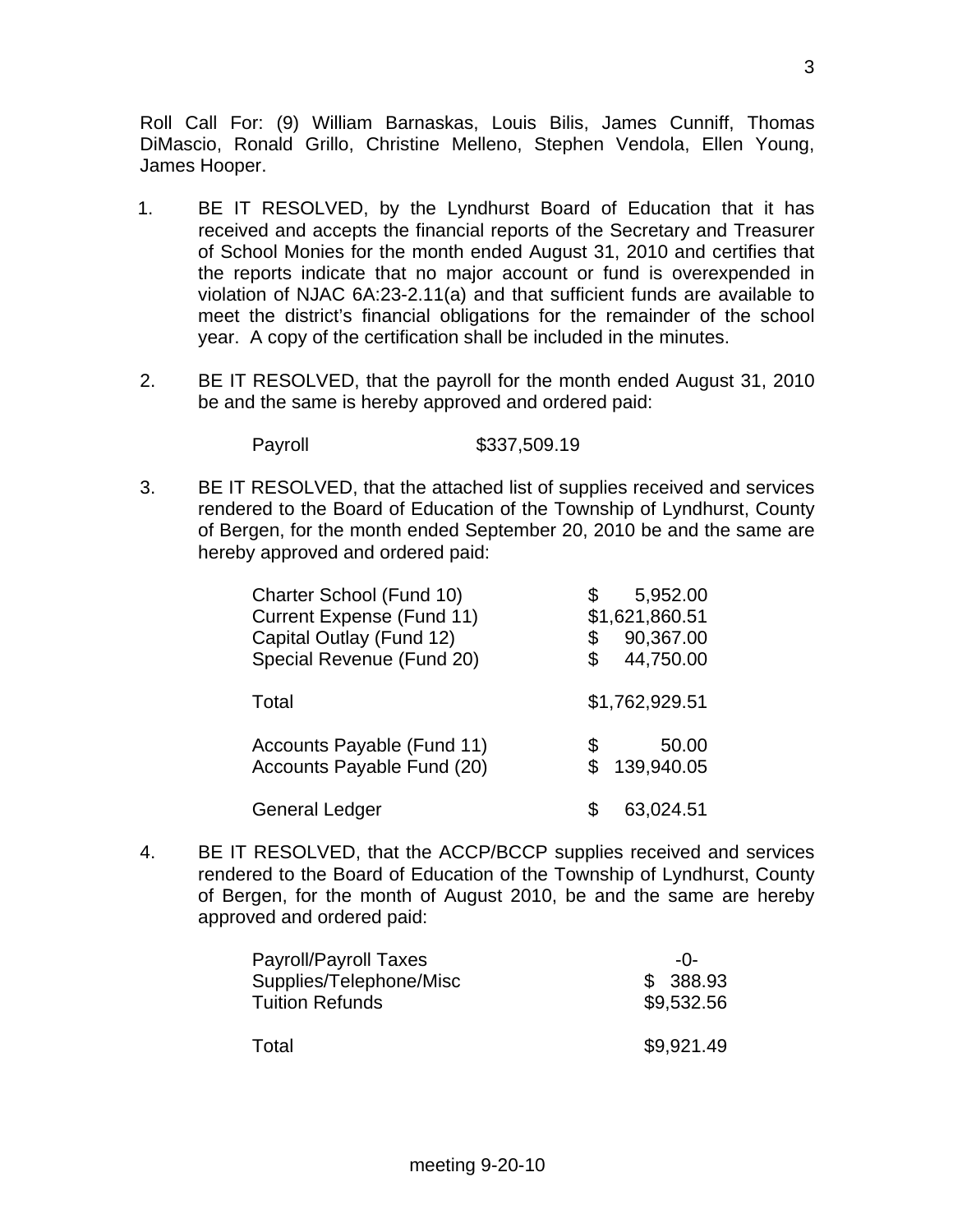- 5. BE IT RESOLVED, that the Lyndhurst Board of Education approve the attached transfers for the month of August 2010.
- 6. BE IT RESOLVED, that the Lyndhurst Board of Education approve the attached Program Salaries and State/Federal Funded Program Line Accounts for the 2010-2011 school year.
- 7. BE IT RESOLVED, that the Lyndhurst Board of Education approve the following New Middle School at Matera Field resolution.

# **RESOLUTION New Middle School at Matera Field**

**WHEREAS**, the Lyndhurst Board of Education ("Board") desires to construct a new Middle School at Matera Field to benefit the residents of Lyndhurst; and

**WHEREAS,** the current Lyndhurst School system building facilities are in immediate need of maintenance, repair, and/or upgrading as the majority of the Lyndhurst school buildings have been built between the late 1800's and the mid 1900's

**WHEREAS,** Benecke Economics has been engaged to assist the Township of Lyndhurst ("Township") to coordinate the potential construction of a new Middle School at Matera Field located off of Ridge Road; and

**WHEREAS,** the project includes the construction of a \$37,000,000 Middle School similar to the one envisioned in the March, 2007 project application approved by the State Department of Education in May, 2007; and

**WHEREAS,** the newly minted project will be voted on by public referendum on January 25, 2011 or as soon thereafter as possible. The amount of the referendum is estimated at \$30 million, with the remaining \$7 million being financed by the Township, for use of the OEM facilities and classroom space for senior and other such community programming.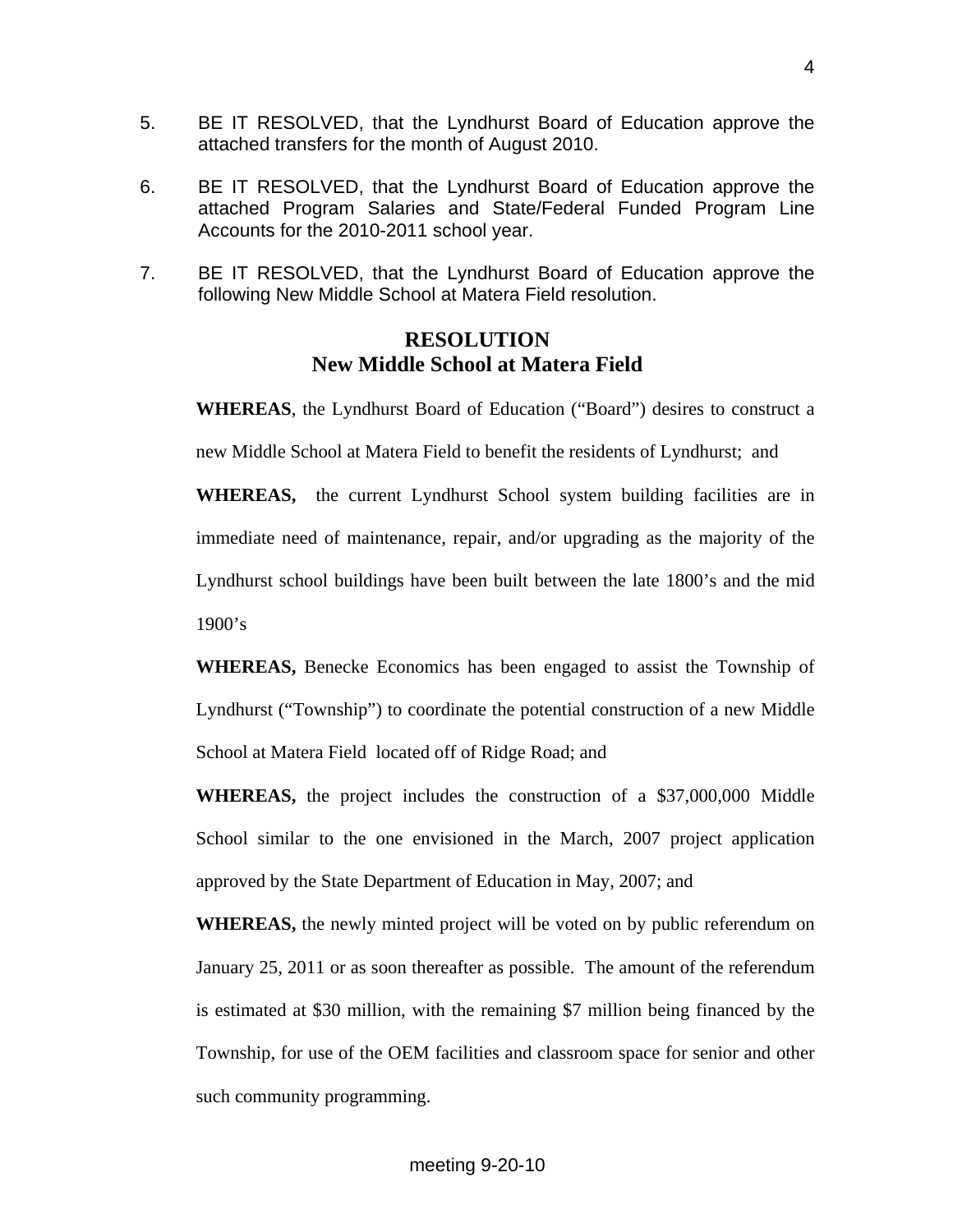**WHEREAS,** the new school is part of the district's long range facilities plan, as may be reasonably modified as necessary to meet the Township's and Board of Education's needs.

**WHEREAS,** the within concept is to, but not limited to, re-district the schools (intra-Lyndhurst); and to positively affect localized school crowding and inefficiencies, such as transporting school lunches from one school, where food is prepared, to another school, where food is served, and

**WHEREAS,** the Lincoln School and Matera Field are now designated as an Area in Need of Redevelopment; and

**WHEREAS**, it is the intention of the School Board when appropriate, after the approval of the referendum, to sell or lease the Lincoln School facility as part of the Township redevelopment plan; and

**WHEREAS,** DMR Architects proposed plans include the need for the Township OEM facilities; and

**WHEREAS,** projected financing plans, including note/bond amortization schedules, etc. have been submitted and reviewed by the Board; and

**WHEREAS,** the DMR Architects and Benecke Economic's Principal Planner, Fred Suljic, PP will be reviewing the condition of the facilities and they will be working with the Superintendent and Board relating to students, demographics, etc.; and

**WHEREAS,** the Board will then objectively present the finalized project with its related facts to the public for a referendum vote as per the laws of the State of New Jersey.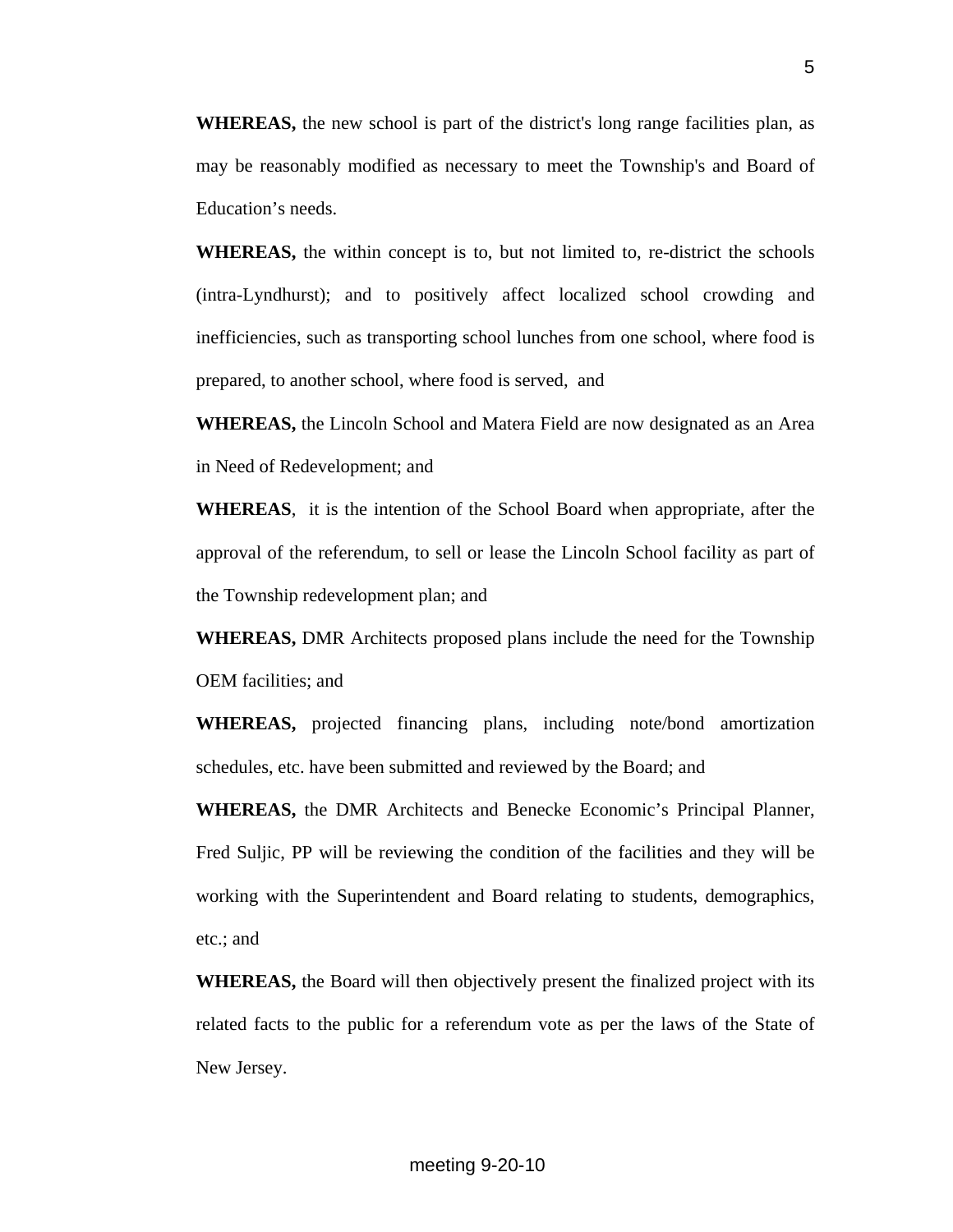**WHEREAS,** construction costs are generally lower in this current economic climate and financing costs are favorable, and

**WHEREAS,** the Lyndhurst Board of Education as a result, in part of deferring building facility improvements over the years, in anticipation of a Middle School or like project, has minimum outstanding financing debt. It has further been determined that to wait or delay such a school facilities action will only cost the taxpayers more money in the long run; and

**WHEREAS,** the Board will be asked to approve a State School Facilities Grant Application, and qualify for Debt Service Funding, if available.

**NOW THEREFORE, BE IT RESOLVED** the Lyndhurst Board of Education

hereby acknowledges its support of the construction of a new Middle School at

Matera Field with related actions as described above. Moreover, the Board

Superintendent and Board Attorney are hereby authorized to execute the required

documentation to have the proposed new Middle School plan at Matera Fild

submitted for public referendum as per the terms of the State of New Jersey.

#### Education and Curriculum Committee

Any Board member who takes exception to any of the following listed actions under the category of Education and Curriculum may so indicate now and a separate motion for each of the excepted actions will be entertained.

Motion made by Thomas DiMascio second by Ronald Grillo that the following Education and Curriculum actions of the Board numbered 1 through 1 exception actions be adopted.

Roll Call For: (9) William Barnaskas, Louis Bilis, James Cunniff, Thomas DiMascio, Ronald Grillo, Christine Melleno, Stephen Vendola, Ellen Young, James Hooper.

1. BE IT RESOLVED, that the Lyndhurst Board of Education accept Standing Orders for First Aid, School Nurse Protocol, signed by Dr. Park,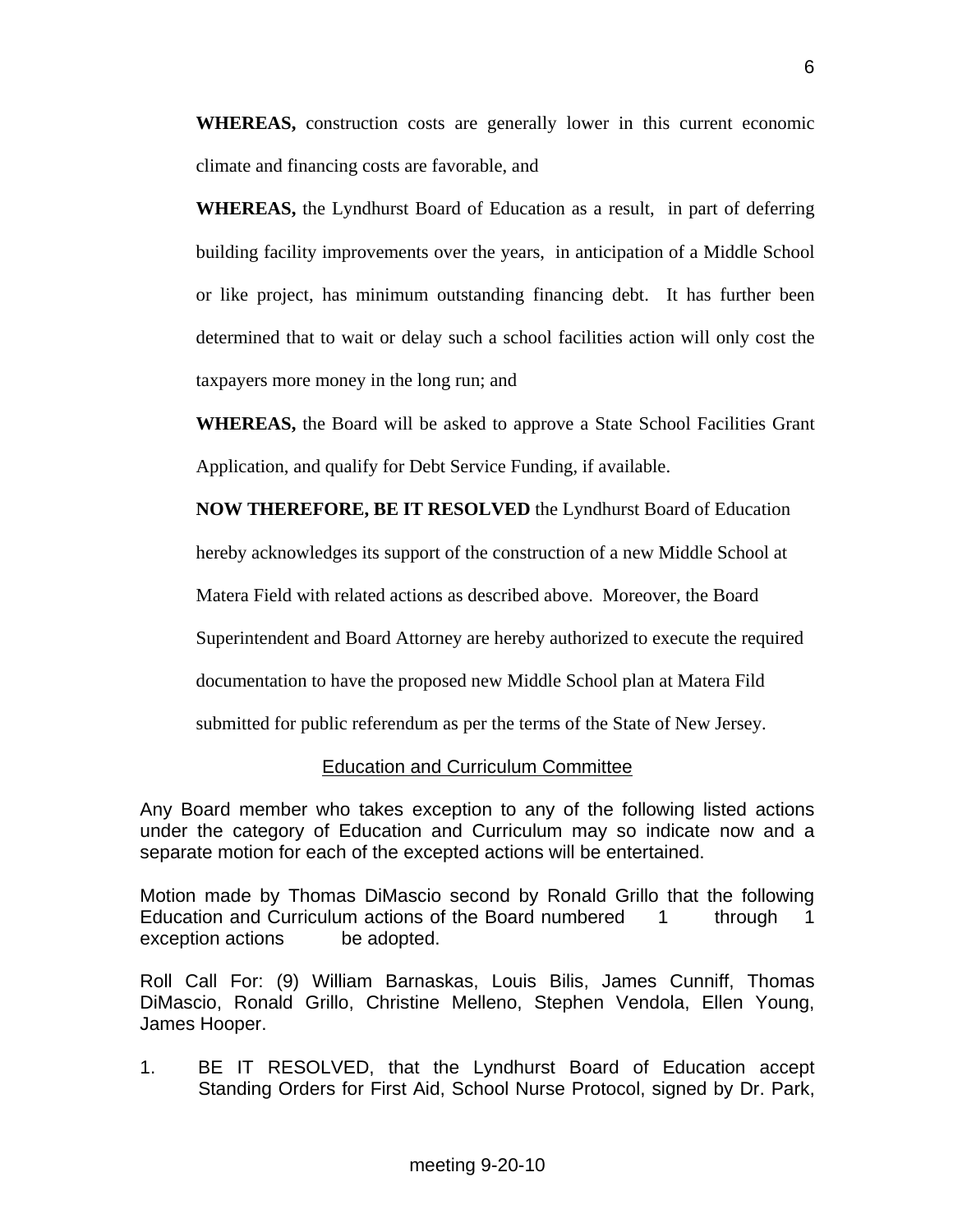School Physician. These procedures are for staff (school nurses, teachers and administrators) in the event of any emergency arising during the school day. Copy on file in the superintendent's office.

#### Rules & Regulations Committee

Any Board member who takes exception to any of the following listed actions under the category of Rules & Regulations may so indicate now and a separate motion for each of the excepted actions will be entertained.

Motion made by Thomas DiMascio second by Ronald Grillo that the following Rules & Regulations actions of the Board numbered 1 through 3 exception actions on Policy 5131 be adopted.

Roll Call For: (9) William Barnaskas, Louis Bilis, James Cunniff, Thomas DiMascio, Ronald Grillo, Christine Melleno, Stephen Vendola, Ellen Young, James Hooper.

1. BE IT RESOLVED, that the Lyndhurst Board of Education approve the following changes to the attached policy:

 File Code 3453.2 – School Activity Funds – LHS Add New Account – Class of 2014 Delete One Account – French/German Club One Title Change – Project Graduation 2010 to 2011

2. BE IT RESOLVED, that the Lyndhurst Board of Education approve the attached policies.

| Policy 2121<br>$(2^{nd}$ reading) | Organization Chart;<br>Line of Responsibility                           |
|-----------------------------------|-------------------------------------------------------------------------|
| Policy 3510<br>$(2^{nd}$ reading) | Maintenance and Repair                                                  |
| Policy 4111<br>$(2^{nd}$ reading) | Recruitment, Selection and Hiring of<br><b>Administrative Personnel</b> |

3. BE IT RESOLVED, that the Lyndhurst Board of Education approve the following use of school facilities.

| Organization        | Place                | Time, Date, Purpose                                              |
|---------------------|----------------------|------------------------------------------------------------------|
| Franklin School PTA | Franklin<br>Art Room | $9:00$ am-3:00 pm<br>$12 - 6 - 10$<br><b>Pictures with Santa</b> |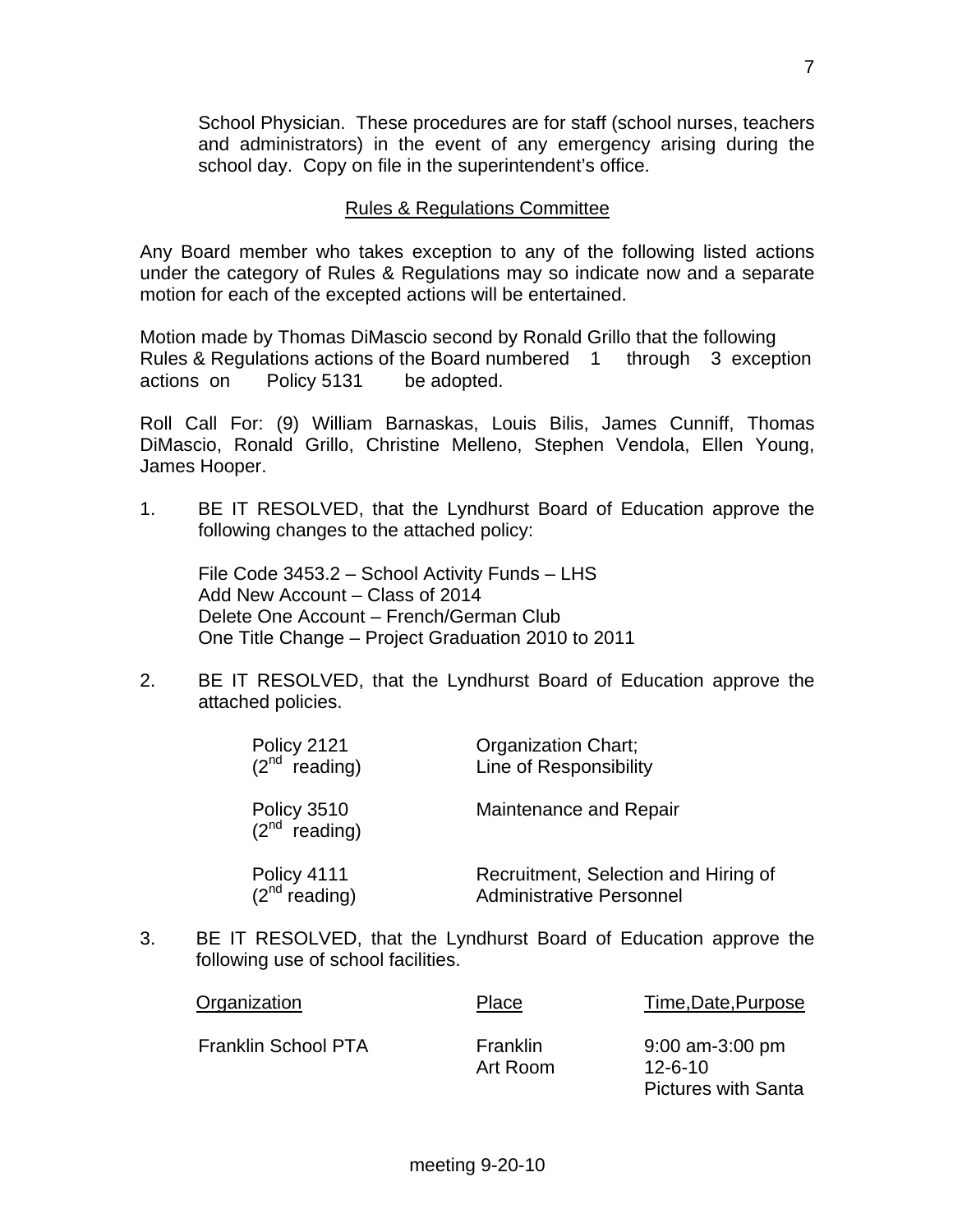| <b>Franklin School PTA</b> | Franklin<br>Playground                       | 12:45 pm-2:45 pm<br>11-1-10 or 11-3-10<br>Walk-A-Thon                                                                                                                                                         |
|----------------------------|----------------------------------------------|---------------------------------------------------------------------------------------------------------------------------------------------------------------------------------------------------------------|
| <b>Franklin School PTA</b> | <b>Franklin</b><br>Art Room                  | 6:30 pm-8:30 pm<br>$9 - 20 - 10$<br>Class Parent Mtg.                                                                                                                                                         |
| Lyndhurst Parks Dept.      | Lyndhurst HS<br>Gym                          | 7:30 pm-11:00 pm<br>9/13,20,27; 10/4,<br>11, 18, 25; 11/1, 8,<br>15,22,29; 12/6,13,<br>20,27/10; 1/3,10,17,<br>24, 31; 2/7, 14, 21, 28;<br>3/7, 14, 21, 28; 4/4,<br>11, 18, 25; 5/2, 9, 16,<br>23; 6/6, 13/11 |
| Roosevelt School PTA       | Roosevelt Gym                                | 9:00 am-3:00 pm<br>9/28,29,30/10<br><b>Book Sale</b>                                                                                                                                                          |
| Roosevelt School PTA       | Roosevelt<br>Playground/<br><b>Bathrooms</b> | 8:00 am-4:00 pm<br>9/12/10<br>Car Wash                                                                                                                                                                        |
| <b>Lyndhurst HS Music</b>  | <b>Lyndhurst HS</b><br>Cafeteria             | 5:30 pm-9:30 pm<br>11/5/10<br><b>Band Appreciation</b>                                                                                                                                                        |
| <b>Franklin School PTA</b> | Franklin<br><b>Basement</b>                  | 9:00 am-3:00 pm<br>10/19/10<br><b>Spirit Wear Delivery</b>                                                                                                                                                    |
| <b>Franklin School PTA</b> | Franklin<br><b>Class Room</b>                | 7:00 pm-9:00 pm<br>9/20;10/18;11/15;<br>12/20/10; 2/7;3/21;<br>4/18;5/16;6/13/11<br>Exec. Bd. Meeting                                                                                                         |
| Franklin School PTA        | Franklin<br>Art Room                         | 9:00 am-3:00 pm<br>10/4 to 10/8/10<br><b>Book Fair</b>                                                                                                                                                        |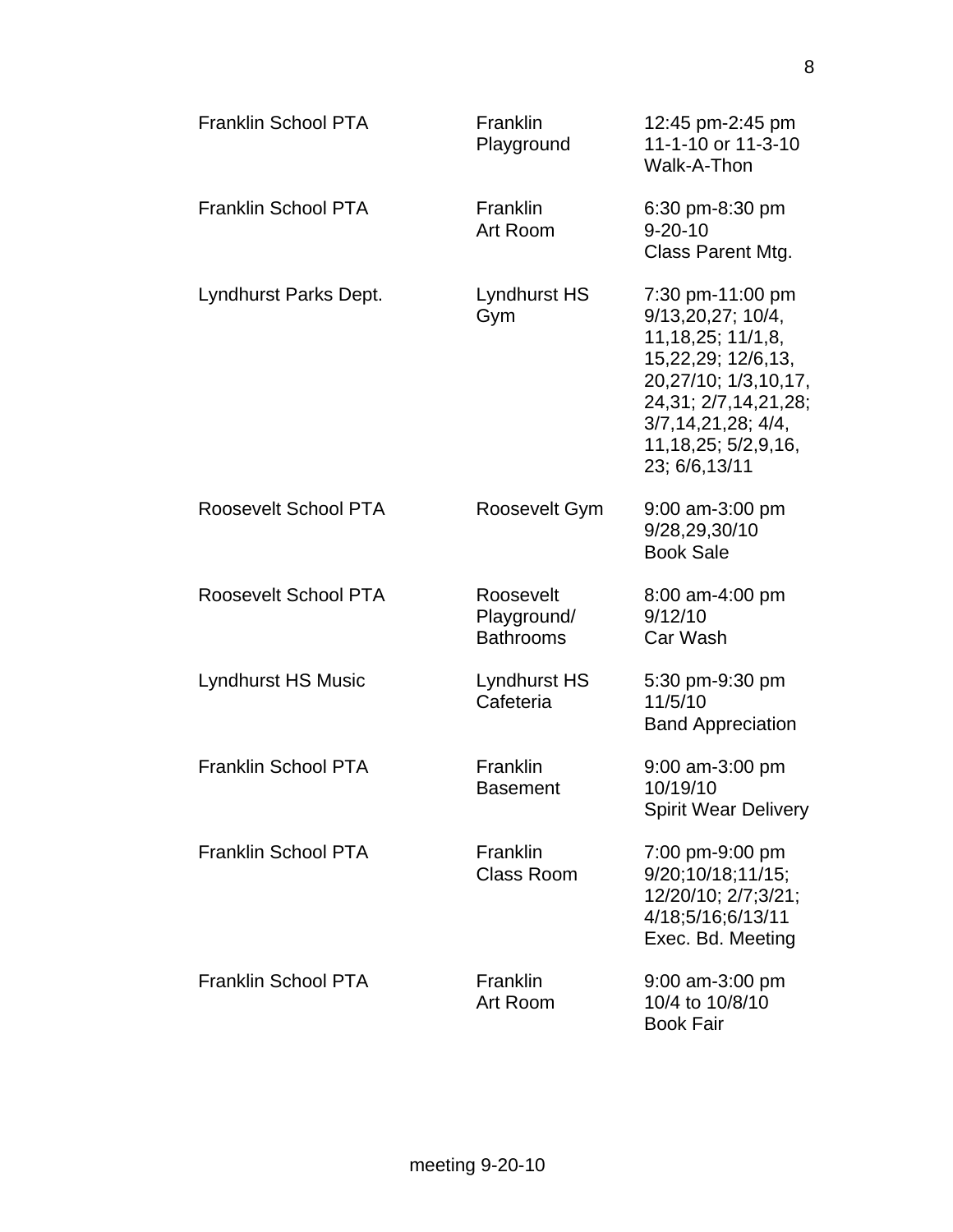| <b>Franklin School PTA</b>                | Franklin<br><b>Front Lawn</b>        | 10:00 am-3:00 pm<br>10/1/10<br><b>Plant Delivery</b>                                                     |
|-------------------------------------------|--------------------------------------|----------------------------------------------------------------------------------------------------------|
| <b>Franklin School PTA</b>                | <b>Franklin</b><br><b>Front Lawn</b> | $9:00$ am-3:00 pm<br>5/6/11<br><b>Plant Sale</b>                                                         |
| <b>Franklin School PTA</b>                | Franklin<br>Art Room                 | 9:00 am-3:00 pm<br>12/9,10/10<br><b>Holiday Shop</b>                                                     |
| <b>Lyndhurst HS Music</b>                 | Lyndhurst HS<br><b>Band Room</b>     | 6:30 pm-9:30 pm<br>9/13,10/12,11/8/10<br>1/17, 2/8, 3/14, 4/8,<br>5/9/11<br>Association Mtg.             |
| <b>Lyndhurst Handicapped</b><br>Soccer    | Washington<br>Gym                    | 7:00 pm-9:00 pm<br>10/27, 11/3, 10, 17,<br>24/10<br>Soccer                                               |
| Meadowlands Area YMCA                     | Franklin<br>3 Classrooms/<br>Gym     | 9:15 am-11:30 am<br>1/29;2/5;2/12;2/19;<br>3/5;3/12;3/19;<br>3/26/11<br><b>Enrichment Classes</b>        |
| Meadowlands Area YMCA                     | Franklin<br>3 classrooms/<br>Gym     | 9:15 am-11:30 am<br>10/2;10/9;10/16;<br>10/23;10/30;11/13;<br>11/20;12/4/10<br><b>Enrichment Classes</b> |
| <b>Lyndhurst Education</b><br>Association | Washington<br>Gym                    | 1:00 pm-3:00 pm<br>9/7/10<br>Membership                                                                  |
| Columbus/Lincoln PTA                      | Lincoln<br>Art Room                  | 6:00 pm-9:00 pm<br>10/5;11/2;12/7/10;<br>1/4/11<br><b>PTA Meeting</b>                                    |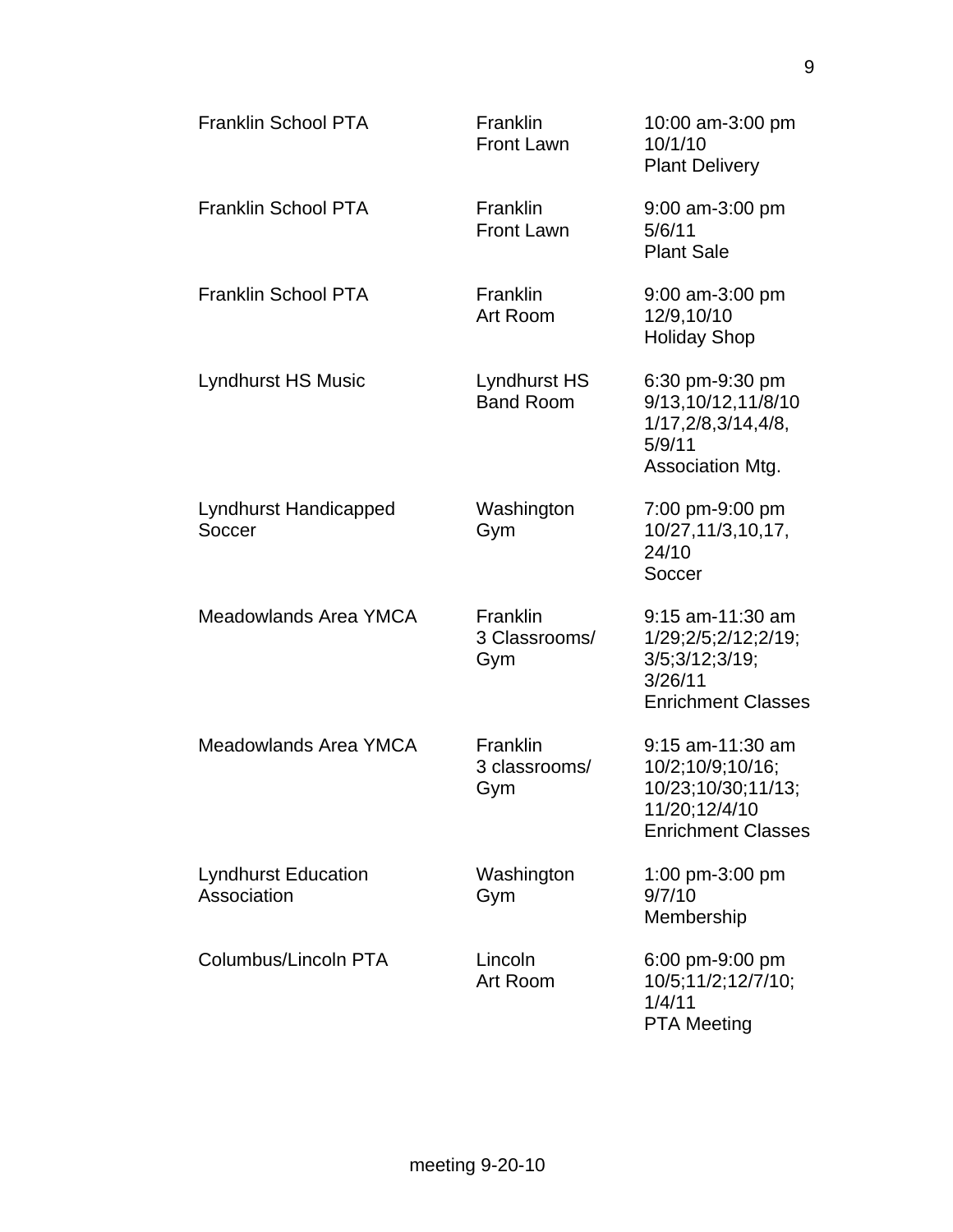| <b>LHS Varsity Football</b>               | Lyndhurst HS<br>Cafeteria                    | 5:00 pm-7:30 pm<br>9/16;9/24;9/30;<br>10/7;10/14;10/21;<br>10/29/10<br><b>Football Dinners</b> |
|-------------------------------------------|----------------------------------------------|------------------------------------------------------------------------------------------------|
| Columbus/Lincoln PTA                      | Columbus<br>Parking Lot/<br><b>Bathrooms</b> | 5:00 pm-9:00 pm<br>10/29/10<br><b>Truck or Treat</b>                                           |
| <b>Washington School PTA</b>              | Washington<br>Auditorium                     | 7:00 pm-9:00 pm<br>2/15/11<br>Spelling Bee/<br>PTA Mtg.                                        |
| <b>Washington School</b><br>Class of 2012 | Washington<br>Grounds                        | 9:00 am-3:00 pm<br>6/4/11<br>Car Wash                                                          |
| <b>Washington School PTA</b>              | Washington<br>Auditorium                     | $9:30$ am-11:00 am<br>10/7/10<br><b>Class Mothers' Tea</b>                                     |
| <b>Washington School PTA</b>              | Washington<br>Auditorium                     | 12:30 pm-3:00 pm<br>10/21/10<br><b>Pumpkin Coloring</b>                                        |
| <b>Washington School PTA</b>              | Washington<br>Auditorium                     | 7:00 pm-9:00 pm<br>5/19/11<br>Art Fest/Talent                                                  |
| Jefferson School PTA                      | <b>Jefferson</b><br>Yard                     | 9:00 am-3:00 pm<br>10/8/10<br>Pumpkin/Mum Sale                                                 |
| Jefferson School PTA                      | <b>Jefferson</b><br>Gym/<br>Parking Lot      | 6:00 pm-10:00 pm<br>10/29/10<br><b>Trunk or Treat</b>                                          |
| Federazione Campania                      | Lyndhurst HS<br>Auditorium                   | 1:00 pm-6:00 pm<br>10/10/10<br>Columbus Day<br>Culture                                         |

Motion to amend Policy 5132 removing opt out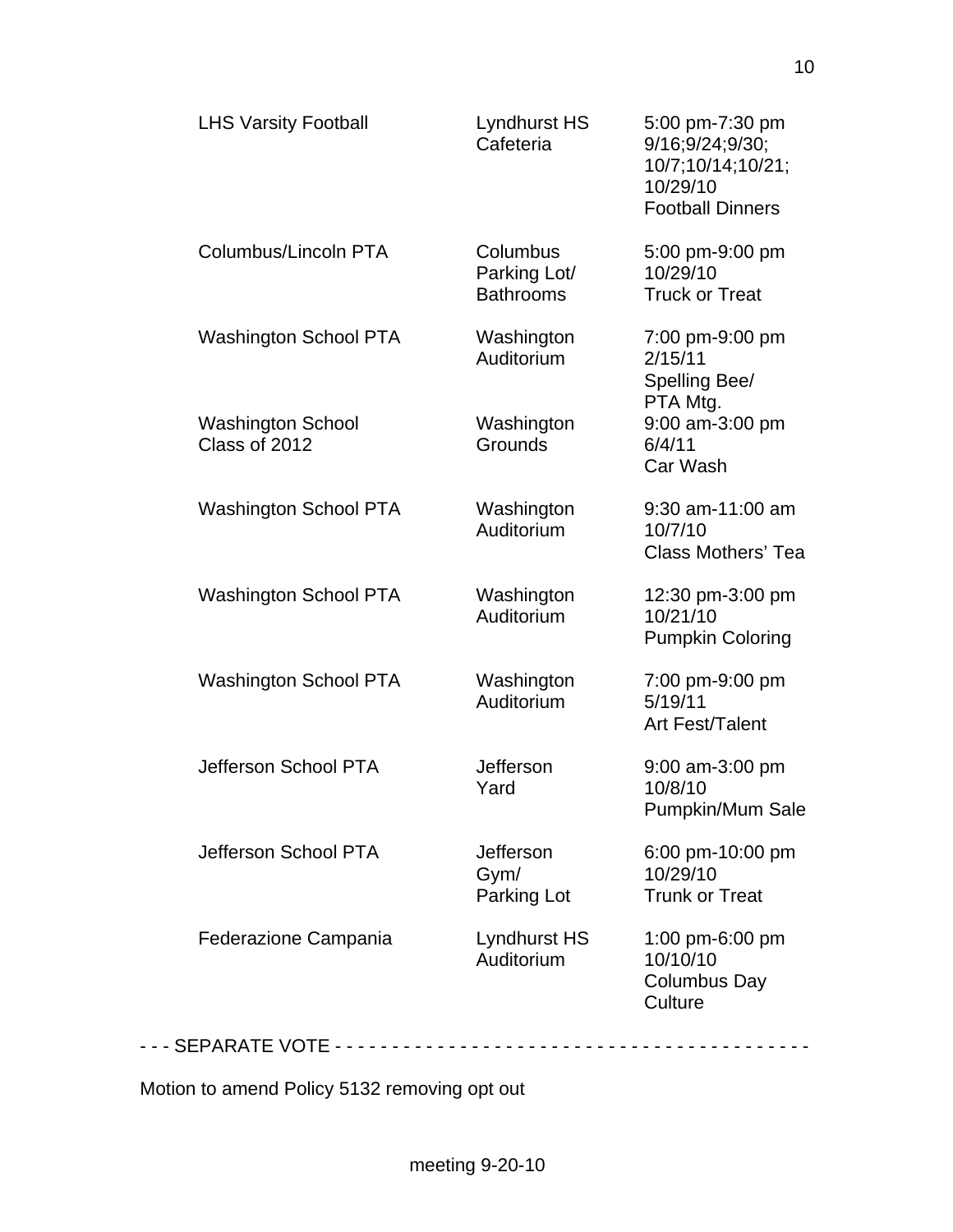Motion by Thomas DiMascio second by Louis Bilis

| Policy 5132        | <b>Student Dress &amp; Grooming</b> |
|--------------------|-------------------------------------|
| $(2^{nd}$ reading) | (See amendment below)               |

Roll Call For: (5) Louis Bilis, Thomas DiMascio, Ronald Grillo, Christine Melleno, James Hooper. Against: (4) William Barnaskas, James Cunniff, Stephen Vendola, Ellen Young

#### Public Hearing on Amend Policy 5132 Remove Opt Out for Seniors and Start of January 1, 2011

B. Branco – Why get rid of opt out? Camila Sosa – Opt out unfair. John Missaggia – Against removing opt out. Angelica Branco – Senior privileges all lost. Against uniforms. Kathy Boyarco – Wants opt out for seniors. Hannah Kate – Against opt out. Denise Callahan – Wants opt out at all levels.

Motion by Ronald Grillo second by Thomas DiMascio Amended Policy #5132 – Student Dress & Grooming

2. BE IT RESOLVED, that the Lyndhurst Board of Education amend Policy #5132, Student Dress & Grooming removing the wording: "For the 2010- 2011 school year only, Lyndhurst High School Seniors may choose to follow the previous dress code policy. If a student is in violation of that policy 2 times, he/she will have to follow this dress code policy."; and add the wording "start date of January 2, 2011.

Roll Call For: (5) Louis Bilis, Thomas DiMascio, Ronald Grillo, Christine Melleno, James Hooper. Against: (4) William Barnaskas, James Cunniff, Stephen Vendola, Ellen Young.

- - - SEPARATE VOTE - - - - - - - - - - - - - - - - - - - - - - - - - - - - - - - - - - - - - - - - - -

#### Student Activities & Recognition Committee

Any Board member who takes exception to any of the following listed actions under the category of Student Activities & Recognition may so indicate now and a separate motion for each of the excepted actions will be entertained.

Motion made by Christine Melleno second by Ronald Grillo that the following Student Activities & Recognition actions of the Board numbered 1 through 1 exception actions be adopted.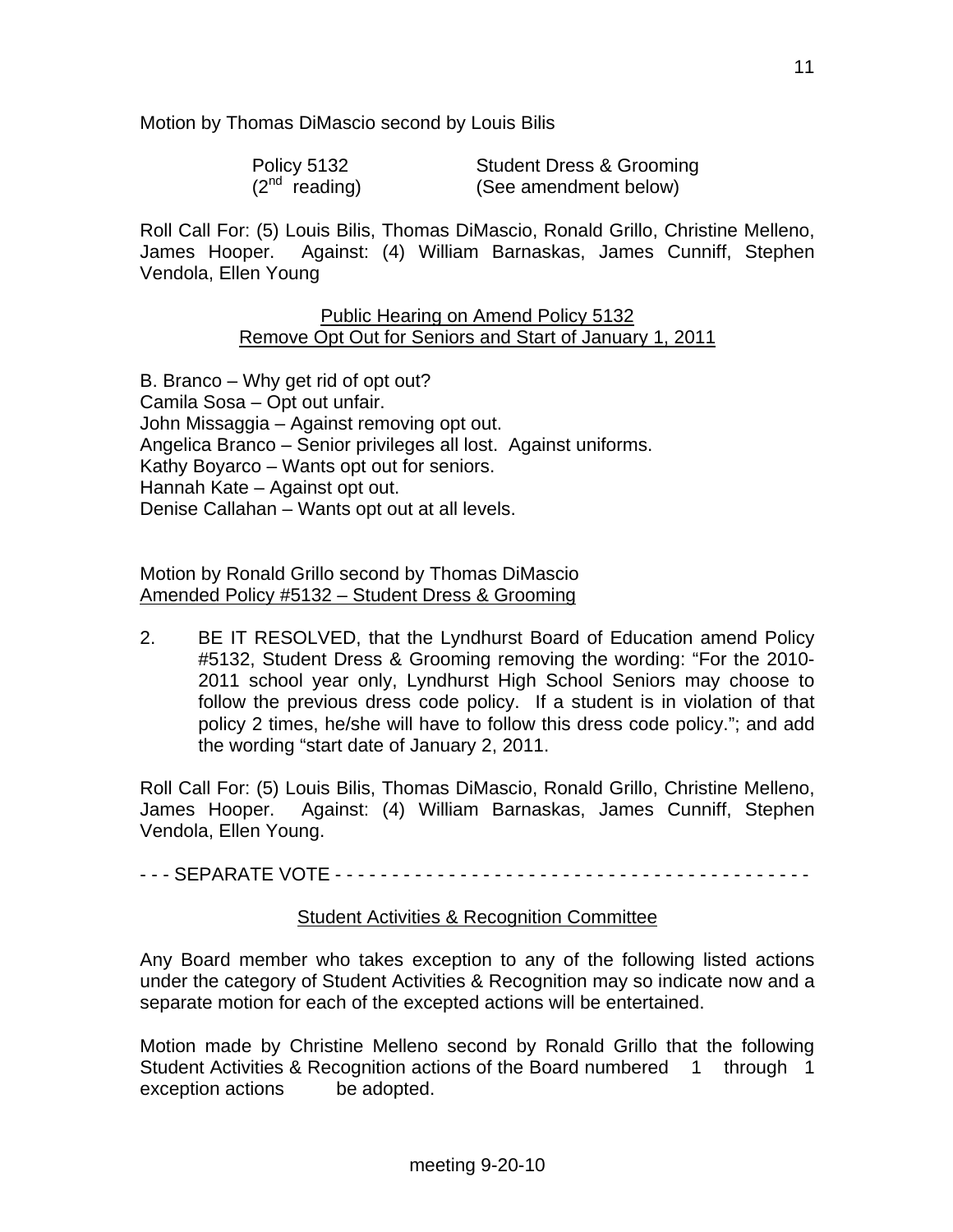Roll Call For:

1. BE IT RESOLVED, that the Lyndhurst Board of Education approve home instruction for three (3) students, subject to state approval.

#### Personnel Committee

Any Board member who takes exception to any of the following listed actions under the category of Personnel may so indicate now and a separate motion for each of the excepted actions will be entertained.

Motion made by James Cunniff second by William Barnaskas that the following Personnel actions of the Board numbered 1 through 16 exception actions be adopted.

Roll Call For: (9) William Barnaskas, Louis Bilis, James Cunniff, Thomas DiMascio, Ronald Grillo, Christine Melleno, Stephen Vendola, Ellen Young, James Hooper

- 1. BE IT RESOLVED, at the recommendation of Dr. Tracey Stellato Superintendent of Schools that the Lyndhurst Board of Education grant Angela Noble, Lincoln School, grade 1, a Maternity Leave of Absence. Last day of work will be December 15, 2010 with the use of sick days until December 31, 2010. Family Leave from January 1, 2011 to March 31, 2011. Return to work date of September 1, 2011.
- 2. BE IT RESOLVED, at the recommendation of Dr. Tracey Stellato Superintendent of Schools that the Lyndhurst Board of Education place the following employees on the proper step of the salary guide.

| <b>Mithra Busler</b>  | From:BA@\$48,175<br>effective February 1, 2011     | To:BA+30@\$51,475 |
|-----------------------|----------------------------------------------------|-------------------|
| Diana Ferrell         | From:MA@\$91,705<br>effective September 1, 2010    | To:MA+30@\$95,705 |
| <b>Thomas Kroncke</b> | From:BA@\$49,175<br>effective September 1, 2010    | To:BA+30@\$52,475 |
| <b>Timothy Mount</b>  | From:MA+30@\$64,025<br>effective September 1, 2010 | To:MA+45@\$68,025 |
| Nicole Cortese        | From:BA@\$48,675<br>effective September 1, 2010    | To:MA@55,975      |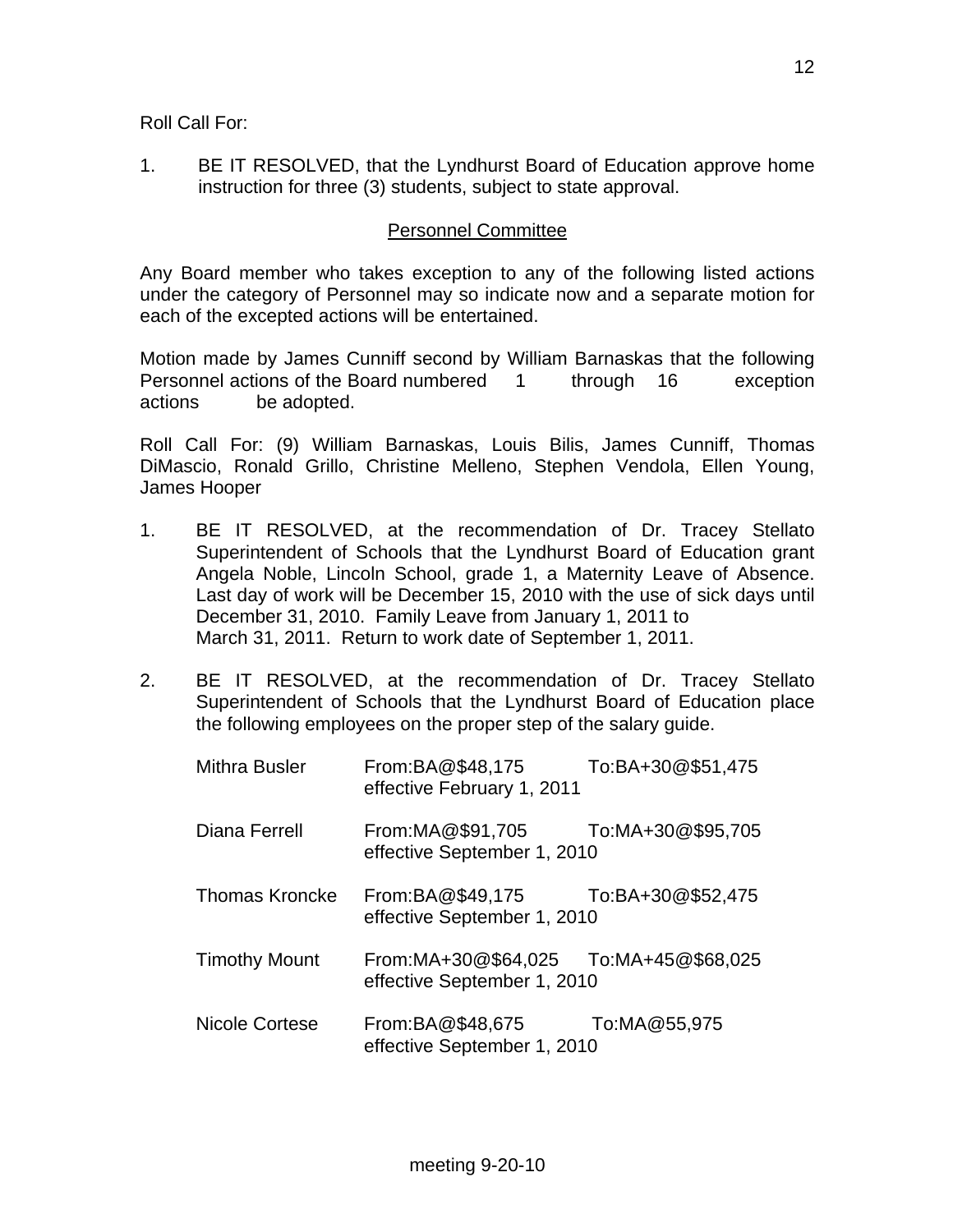3. BE IT RESOLVED, at the recommendation of Dr. Tracey Stellato Superintendent of Schools that the Lyndhurst Board of Education approve the following stipend position for the 2010-11 school year.

| <b>Elementary Band Advisor James Chwalyk</b><br><b>Percussion Instructor</b><br><b>Middle School Play Co-Advisors</b>                                                                                                                                                                                                                   | Joshua DeWald                                                     |                | \$1,915.00<br>\$1,612.00                     |
|-----------------------------------------------------------------------------------------------------------------------------------------------------------------------------------------------------------------------------------------------------------------------------------------------------------------------------------------|-------------------------------------------------------------------|----------------|----------------------------------------------|
|                                                                                                                                                                                                                                                                                                                                         | Elena Wise<br><b>Blake Spence</b>                                 | \$<br>\$       | <b>TBN</b><br><b>TBN</b>                     |
| Class of 2014 Co-Advisor<br>Class of 2014 Co-Advisor<br><b>Art Club Advisor</b><br><b>Flag Squad Advisor</b><br><b>National Honor Society</b>                                                                                                                                                                                           | Lisa Kelly<br>Diane Okul<br><b>Jill Dischler</b><br>Gina DiMaggio | \$             | 581.50<br>\$581.50<br>\$755.00<br>\$2,350.00 |
| Co-Advisor                                                                                                                                                                                                                                                                                                                              | Melissa Manzella                                                  | \$             | 987.50                                       |
| <b>District Web Master</b>                                                                                                                                                                                                                                                                                                              | <b>Brian Fuschetto</b>                                            |                | \$8,110.00                                   |
| <b>Franklin School</b><br><b>Yearbook Advisor</b><br>8 <sup>th</sup> Grade Advisor<br>Jefferson School                                                                                                                                                                                                                                  | <b>Nicole Cortese</b><br><b>Michael Picardo</b>                   | \$<br>\$       | 863.00<br>690.00                             |
| <b>Yearbook Advisor</b><br>8 <sup>th</sup> Grade Advisor<br><b>Student Council Volunteers</b><br>Diane Waechter<br><b>Theresa Brennen</b>                                                                                                                                                                                               | <b>Bri-Anne Estes</b><br>Darius Hughes                            | \$<br>\$       | 863.00<br>690.00                             |
| Roosevelt School<br><b>Yearbook Advisor</b><br>8 <sup>th</sup> Grade Co-Advisors<br>8 <sup>th</sup> Grade Volunteers<br><b>Kristen Palmer</b><br><b>Christine Leonardi</b><br>Thara Valdes<br>Aleksandra Szatkowski<br><b>Volunteer Technology Club</b><br>Marc Petruzziello<br><b>Student Council Volunteers</b><br><b>Elaine Sica</b> | <b>Marc Petruzziello</b><br>James Day<br><b>Robert Kost</b>       | \$<br>\$<br>\$ | 863.00<br>345.00<br>345.00                   |
| Christine Leonardi                                                                                                                                                                                                                                                                                                                      |                                                                   |                |                                              |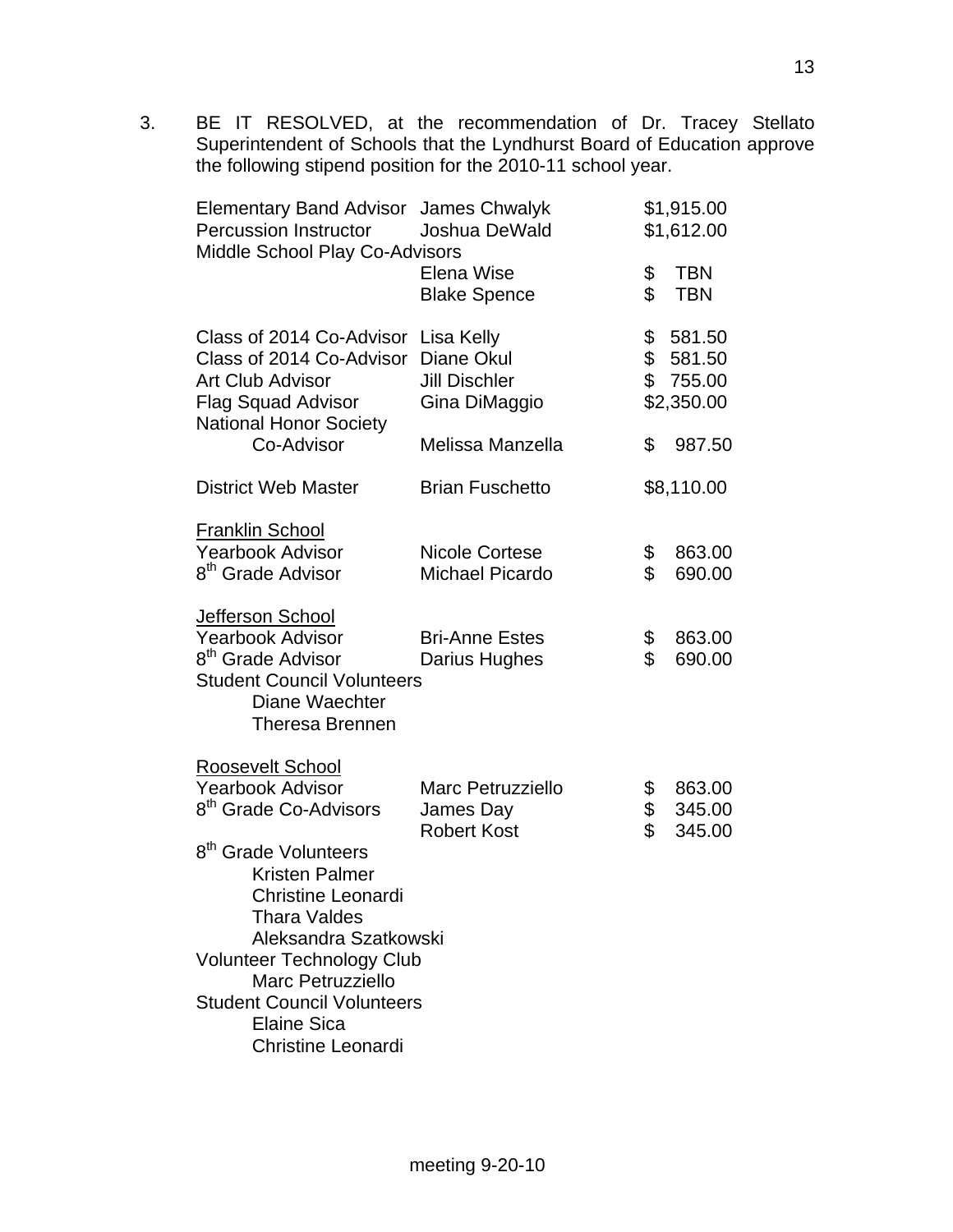| <b>Washington School</b>      |                              |           |
|-------------------------------|------------------------------|-----------|
| 8 <sup>th</sup> Grade Advisor | Paula Ellis                  | \$ 690.00 |
| <b>Yearbook Co-Advisors</b>   | Jennifer Falcicchio \$431.50 |           |
|                               | Susan Savino                 | \$ 431.50 |

 Student Council Volunteers Susan Savino Deborah Spagnuolo

4. BE IT RESOLVED, at the recommendation of Dr. Tracey Stellato Superintendent of Schools that the Lyndhurst Board of Education appoint the following athletic coaches for the 2010 Fall Sports Season.

| Joseph Castagnetti      | <b>Asst Football Coach</b> | \$7,540.00 |
|-------------------------|----------------------------|------------|
| <b>Edward Tessalone</b> | <b>Asst Cross Country</b>  | \$3,001.00 |

5. BE IT RESOLVED, at the recommendation of Dr. Tracey Stellato Superintendent of Schools that the Lyndhurst Board of Education appoint the following non-paid assistant coaches for the 2010-11 school year.

| Gonzalo Tapia      | girls soccer  |
|--------------------|---------------|
| Erika Blumenfeld   | cross country |
| <b>Ben Cardaci</b> | boys soccer   |
| <b>Tony Yallo</b>  | boys soccer   |

6. BE IT RESOLVED, at the recommendation of Dr. Tracey Stellato Superintendent of Schools that the Lyndhurst Board of Education approve the following to Monetary Athletic Positions for the 2010-11 school year.

 Annette Collins Diana Auteri Richard Falcicchio Fallon Giangeruso Thomas Shoebridge Kimberly Hykey Edward Tessalone

- 7. BE IT RESOLVED, at the recommendation of Dr. Tracey Stellato Superintendent of Schools that the Lyndhurst Board of Education grant Linda Webb an additional 20 summer hours in order for her to complete all necessary paperwork for fall student athletes.
- 8. BE IT RESOLVED, at the recommendation of Dr. Tracey Stellato Superintendent of Schools that the Lyndhurst Board of Education appoint the following degreed aide for the High School Self-Contained students for the 2010-11 school year. Employment will be provisional, subject to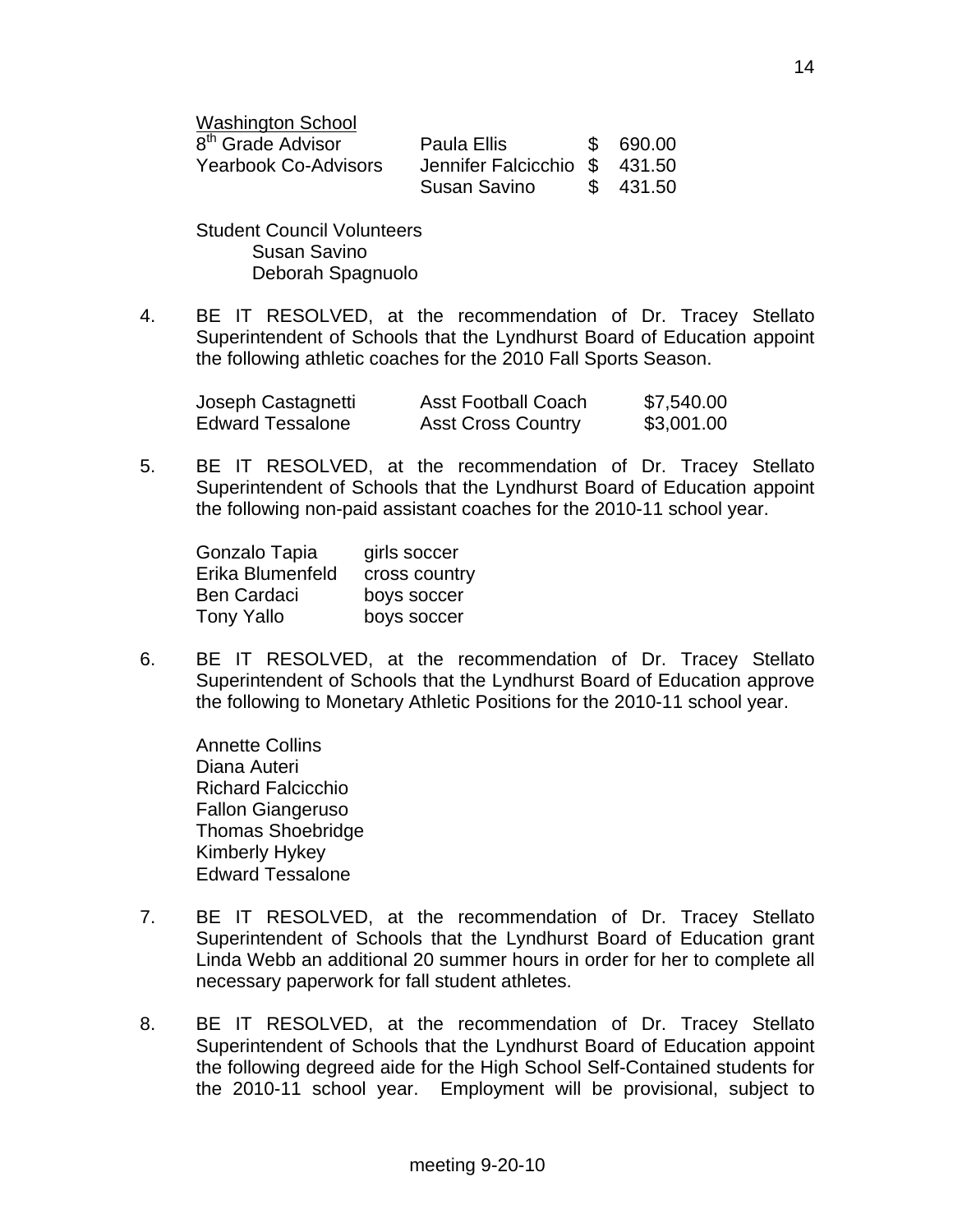authorization approval for emergent hiring pending completion of criminal history background check, and subject to submission of all required application documents. this is a replacement position.

Teresa Pipito

9. BE IT RESOLVED, at the recommendation of Dr. Tracey Stellato Superintendent of Schools that the Lyndhurst Board of Education approve the following Professional Development Opportunities.

| Dr. Stellato<br>Dennis S. Sluka<br><b>Board Members</b><br>James Hooper<br><b>Ronald Grillo</b><br><b>James Cunniff</b><br><b>William Barnaskas</b><br>Ellen Young | 10/19,20/10, NJSBA Convention<br>approx. \$300.00 each                                                                           |
|--------------------------------------------------------------------------------------------------------------------------------------------------------------------|----------------------------------------------------------------------------------------------------------------------------------|
| Dennis S. Sluka<br><b>Valerie Troncone</b>                                                                                                                         | 9/16/10, 10/21/10, 11/18/10, 12/3/10, 1/20/11,<br>2/24/11, 3/17/11, 5/19/11, 6/10/11, BCASBO<br>approx. \$10.00 each             |
| Dennis S. Sluka<br><b>Valerie Troncone</b>                                                                                                                         | 12/14/10, 2/3/11, 6/29/11, NJASBO<br>approx. \$25.00 each                                                                        |
| Marlene Krupp<br>Supervisor                                                                                                                                        | 10/27/10, Math Supervisors Roundtable<br>approx. \$11.16<br>10/21,22/10, AMJNJ 22 Annual Two Day Conference,<br>approx. \$266.84 |
| Lindsey Almeida<br><b>HS</b>                                                                                                                                       | 10/6/10, Colored Pencil Techniques<br>approx. \$27.02                                                                            |
| Lisa Borges<br><b>HS</b>                                                                                                                                           | 10/15/10, IEP Goals & Objectives<br>approx. \$25.00                                                                              |
| <b>Jill Dischler</b><br><b>HS</b>                                                                                                                                  | 10/6/10, Colored Pencil Techniques<br>approx. \$27.02                                                                            |
| <b>Rick Falcicchio</b><br>HS                                                                                                                                       | 10/18/10, Intervention & Referral Services<br>approx. \$100.00                                                                   |
| <b>Alice Fiedler</b><br>Washington                                                                                                                                 | 10/15/10, Head Injuries & Neurological Problems<br>in School Aged Children, approx. \$25.00                                      |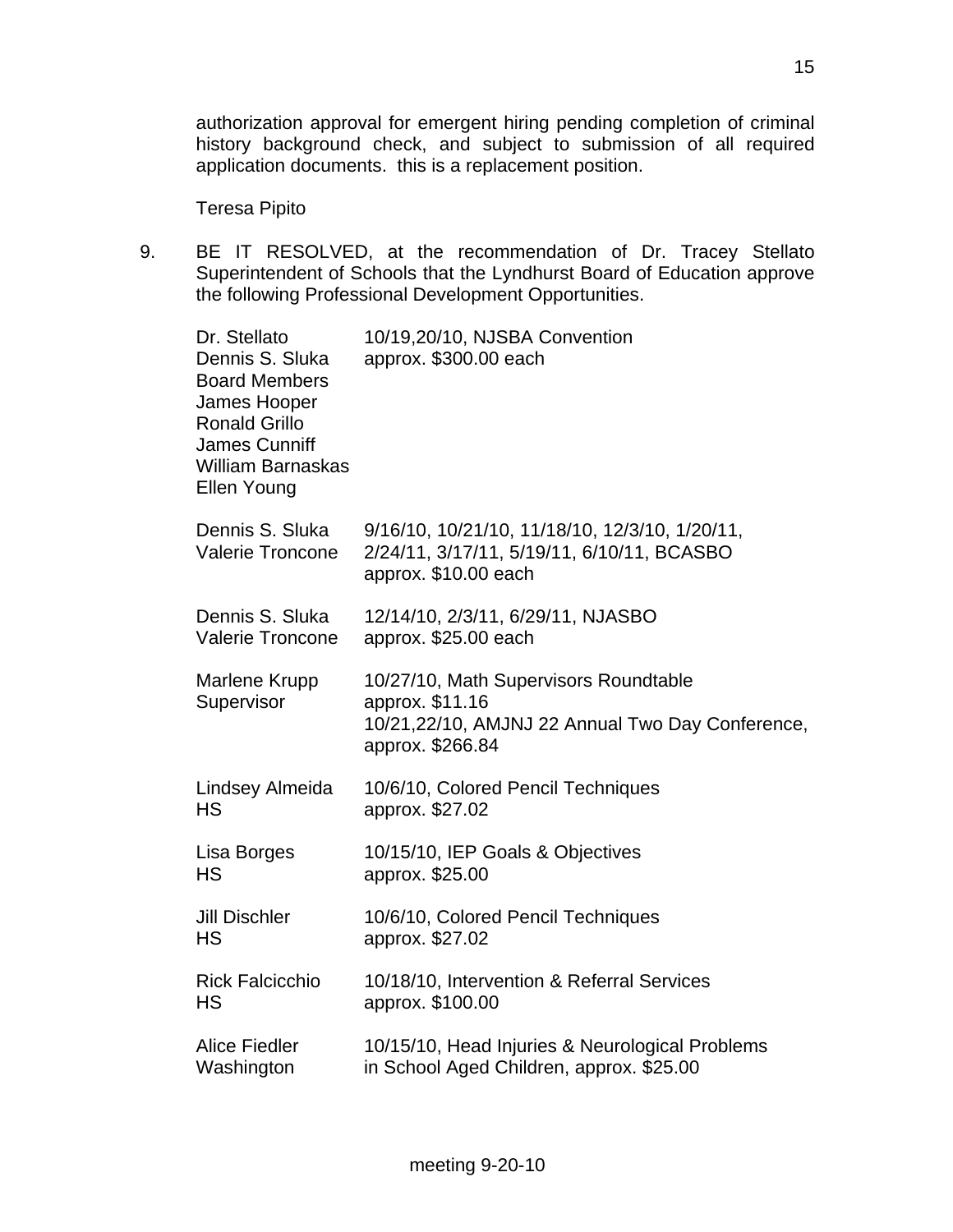| Lauren Gash<br>Sp.Srvs.             | 9/30/10, Creating Social Competence<br>approx. \$25.00<br>10/15/10, IEP Goals & Objectives: Measurable<br>& Attainable, approx. \$25.00 |
|-------------------------------------|-----------------------------------------------------------------------------------------------------------------------------------------|
| Diane Jankowski                     | 10/18/10, Intervention & Referral Services                                                                                              |
| НS                                  | approx. \$100.00                                                                                                                        |
| <b>Shiran Leibowitz</b>             | 10/5/10, Art Sparks Genius, AENJ Annual Art                                                                                             |
| Lincoln                             | Conference, approx. \$108.92                                                                                                            |
| Perrin Mosca                        | 10/18/10, Intervention & Referral Services                                                                                              |
| НS                                  | approx. \$100.00                                                                                                                        |
| Maryann Mule'<br><b>High School</b> | 10/7/10, Active Parenting, approx. \$139.00                                                                                             |
| <b>Jamie Stevens</b>                | 10/15/10, HESAA Secondary School Counselor                                                                                              |
| НS                                  | Training, approx. \$22.32                                                                                                               |
| Jill Tozduman<br>High School        | 10/7/10, Active Parenting, approx. \$139.00                                                                                             |
| Joseph Vastola                      | 12/2/10, How to Deal with Unacceptable Employee                                                                                         |
| Principal                           | Behavior, approx. \$149.00                                                                                                              |
| Karina Veiga                        | 10/18/10, Intervention & Referral Services                                                                                              |
| НS                                  | approx. \$100.00                                                                                                                        |

- 10. BE IT RESOLVED, at the recommendation of Dr. Tracey Stellato Superintendent of Schools that the Lyndhurst Board of Education approve Maryann Heller as a substitute student/classroom aide for the 2010-11 school year.
- 11. BE IT RESOLVED, at the recommendation of Dr. Tracey Stellato Superintendent of Schools that the Lyndhurst Board of Education approve the following for the 2010-11 school year. Employment will be provisional, subject to authorization approval for emergent hiring pending completion of criminal history background check, and subject to submission of all required application documents.

| Angela Amorebieta     | Before School Breakfast Program    |
|-----------------------|------------------------------------|
| <b>Monira Sawires</b> | Breakfast Aide @ Washington        |
| Debra Rivezzi         | Lunch Aide Replacement             |
| Lori Starrett         | Lunch Aide @ Franklin Replacement  |
| Debra Rivezzi         | Lunch Aide @ Jefferson Replacement |
|                       |                                    |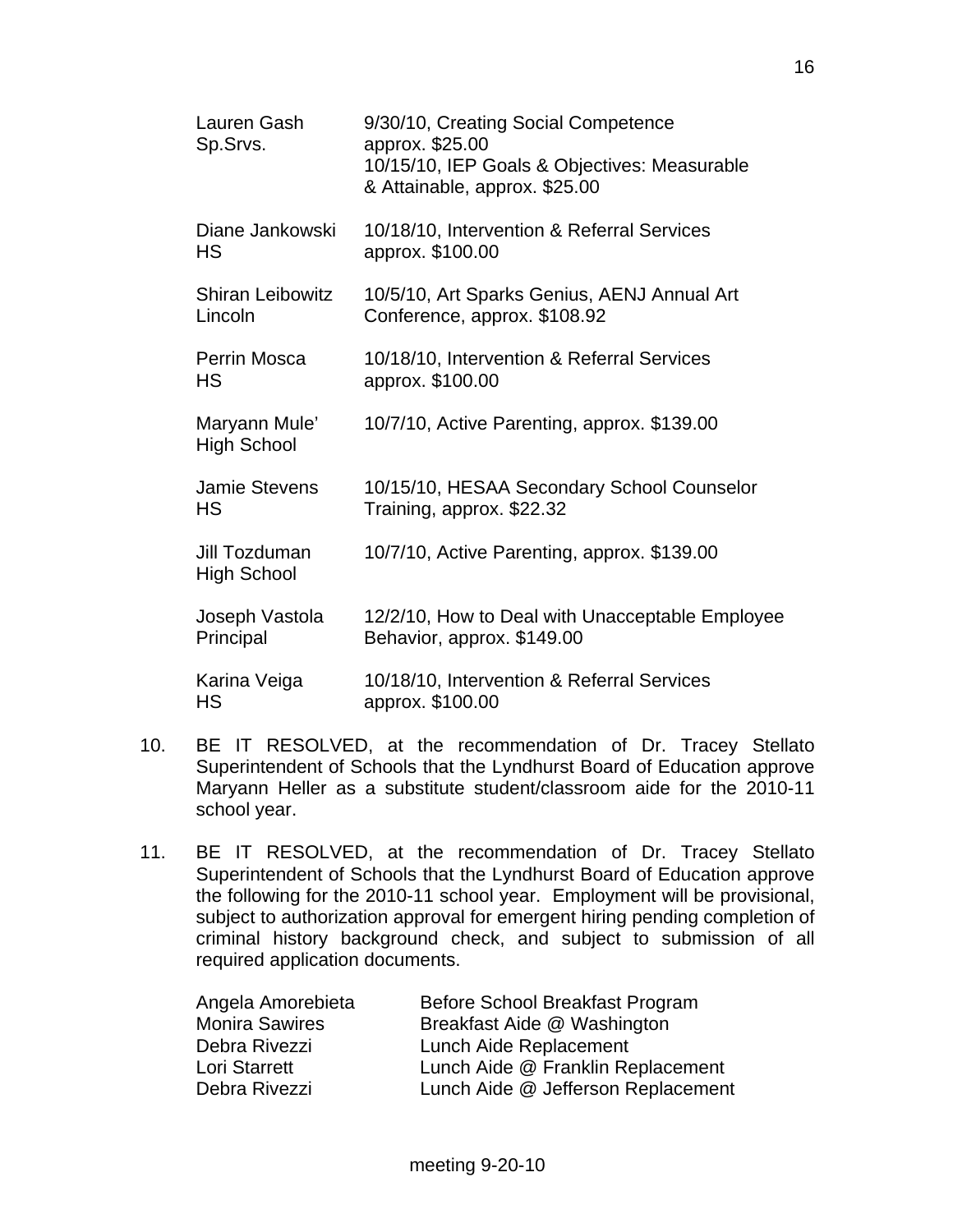| Karen Ann Mitchell<br>Debra Evans | Lunch Aide @ Jefferson Replacement<br>Lunch Aide @ Lincoln Replacement |
|-----------------------------------|------------------------------------------------------------------------|
| <b>Flor Rogers</b>                | Sub ACCP/BCCP                                                          |
| <b>Matthew Nicol</b>              | Sub Custodian                                                          |

12. BE IT RESOLVED, at the recommendation of Dr. Tracey Stellato Superintendent of Schools that the Lyndhurst Board of Education grant permission to the following college students to do their student teaching, internship, observation, etc., in the Lyndhurst Public Schools in order to fulfill their course requirements.

| <b>Christopher Lundy</b><br>Wm. Paterson Univ. | <b>Student Teaching HS</b><br>9/13/10 to 12/8/10         |
|------------------------------------------------|----------------------------------------------------------|
| Erin Floyczynski<br>St. Joseph Univ.           | <b>Student Teaching HS</b><br>1/3/11 to 5/30/11          |
| Meaghan Bauer<br>Rutgers Univ.                 | Internship, 15 hrs. per week<br><b>HS Drop-In Center</b> |
| Katie-Lynn Day<br>St. Peters College           | Observation, 40 hours<br>Roosevelt, grade 5              |
| Toni Ann Sullivan<br><b>Caldwell College</b>   | Observation, 30 hours<br>Franklin, grade 1               |

13. BE IT RESOLVED, at the recommendation of Dr. Tracey Stellato Superintendent of Schools that the Lyndhurst Board of Education approve the following volunteers for the 2010-11 school year.

| <b>Franklin School</b>                |                          |
|---------------------------------------|--------------------------|
| Catherine Kavanagh-Knief Lori Morinho |                          |
| Angela DeCarlo                        | Doris Ann Pezzolla       |
| <b>Cheryl Gallo</b>                   | Mary Dynia               |
| Stephanie Bouzas                      | <b>Terese Catalina</b>   |
| <b>Sharon Tortorello</b>              | Margaret Mormando        |
| <b>Carmen Freitas</b>                 | Veronica Fulcher         |
| <b>Laurie Starrett</b>                | Diane Dittamo            |
| <b>Linda Stevens</b>                  | Nora Rausch              |
| <b>Charlene Melhem</b>                | Maria Kelly              |
| Lynette Fata                          | <b>Florence Nicastro</b> |
| Linda Covello                         | Dawn Failace             |
| Mary Ann Pelle                        | Libra Wartel             |
| <b>Evelyn Arcentales</b>              | Mike Tortorello          |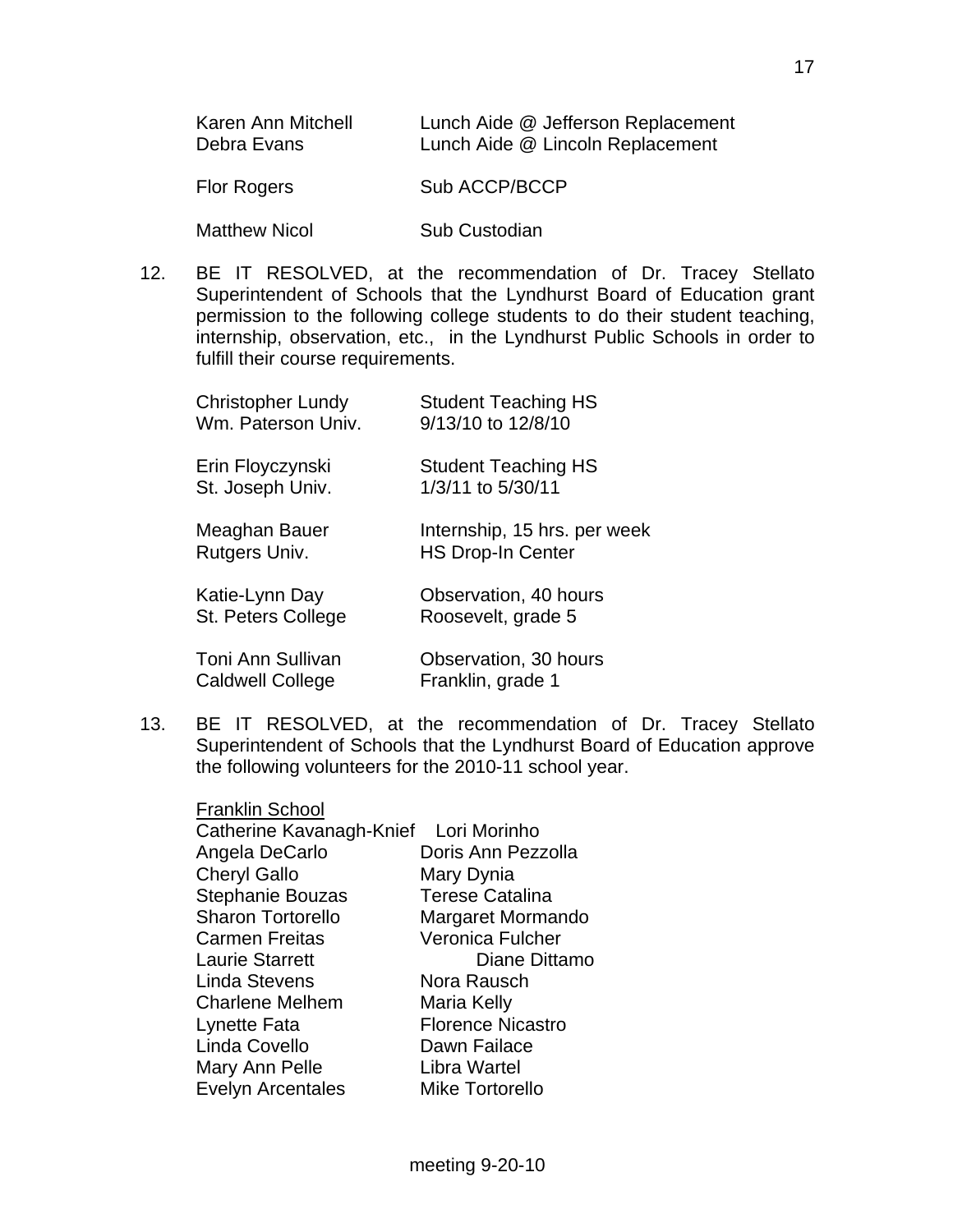Sharon Tortorello **Erica Rolons**  Rita Donaway Virginia Senak Roosevelt School Teresa Mirana Jodi Castagnetti Kelly Yallo **Tony Yallo**  Jackie DeLuca Debby /Robert Jinks Angela Urgola **Krista Jinks**  MaryAnn/Dave Wisnewski Adele Mackin Anna Marie Gardi Doreen/Eric Cerrito Linda/Steven Lauria Dottie Wrege Karen Breslin Nadine/Frank Venezia Pam Franchino Tixie/George Bocage Debbie/Michael Peloso Jackie Deluca Lisa Ricigliano Jennie Cosman Bernadette Montillo Jenn Bucca Kathy Dembrowski LuAnn/David DiPisa Tina Frey Cathy Jewel Laura Cervino **Patty Wolhrab** Sandy Estevez **Tom Hornichak**  Michelle Guzzo Hari/Sasi Shanmuganathan Diane Papamarkos Marilyn/Benjamin Agustin Jen Bucca April Bonilla Laura Cervino **Nancy/Thomas Hansen** Maria DelRio **Millisa Lehman**  Edward/Sandra Montoya Jill DellaPeritta Lisa Docherty Lisa Southard Karen Holland Rita Nunes Mrs. Perri **Nobin Treier** Csilla/Peter Caputo Rubina Yumal Maria/Charles Lesny Elisabeth Oliveria Michelle/Charles Martin Matt Daub Darlene Lembo Pam Rivera Dhartie Mangru Kim/Mike Hayes Frederick Azevedo Artur Perkowski Francis Tapia Lori Burns Patricia Perri **Erika Blumenfeld** Carol DeMarco Brooke Blumenfeld Mark Giunta Carla/Antonso Oliverira Artur Lalik Doreen Dorio Jennifer Meglio Jennifer Lemke Michelle Griswold Lorelei Okun Joann Mulvaney Tony/Maria Leonardo Vincent/Dominique Auteri Maria/Chris Musto Diana Basile **Karen Sandomenico** Debra Berko Elisabete Francisco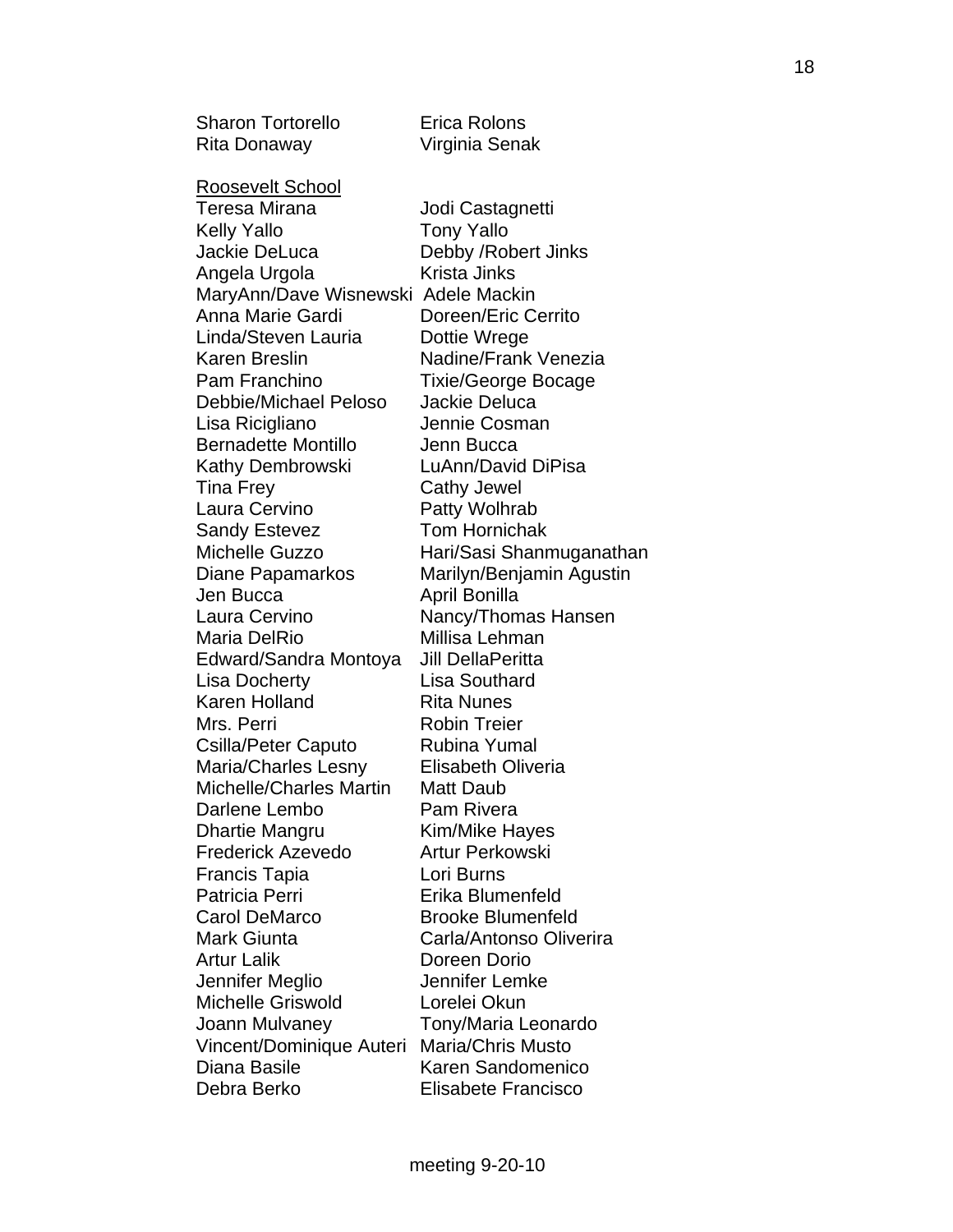| <b>Christine Engelhardt</b>    | <b>Trisha Conlon</b>     |
|--------------------------------|--------------------------|
| Maryann Hackett                | Yalini Rameshkumar       |
| <b>Annette Bove</b>            | Diane Laski              |
| <b>Tricia Yunis</b>            | Pedro/Maria Santos       |
| Luz Chumbe                     | Luciane Pimenta          |
| <b>Frances Cairns</b>          | <b>Nancy Flusk</b>       |
| <b>Christine Anthony</b>       | Anna/David Niebrzydowski |
| Kim Schiro                     | Lisa Siberon             |
| Gaylin DeBlasio                | Anna/Jacek Morozewicz    |
| <b>Christine/Eric Peterson</b> | Suzette Monteleyola      |
| <b>Martina Guinnelly</b>       | Patricia/David Robertson |

- 14. BE IT RESOLVED, at the recommendation of Dr. Tracey Stellato, Superintendent of Schools that the Lyndhurst Board of Education approve the resignation of Jim Jenkins, part-time custodian, effective immediately, with regret. Mr. Jenkins requests to be approved as a substitute custodian for the 2010-2011 school year.
- 15. BE IT RESOLVED, at the recommendation of Dr. Tracey Stellato Superintendent of Schools that the Lyndhurst Board of Education approve the attached list of substitute teachers for the 2010-11 school year. Employment will be provisional, subject to authorization approval for emergent hiring pending completion of criminal history background check, and subject to submission of all required application documents.
- 16. BE IT RESOLVED, at the recommendation of Dr. Tracey Stellato Superintendent of Schools that the Lyndhurst Board of Education hire the following full-time bus driver/maintenance worker for the 2010-11 school year, effective October 1, 2010 at a salary of \$31,507.00 (includes first step and differential). Employment will be provisional, subject to authorization approval for emergent hiring pending completion of criminal history background check, and subject to submission of all required application documents.

Mike Flanagan

#### Superintendent's Report

- 1. I recommend that the school district be closed in the following order should the Lyndhurst Board of Education not use its three (3) scheduled emergency days, 2010-2011.
	- 1. May 31, 2011 2. May 27, 2011
	- 3. May 26, 2011